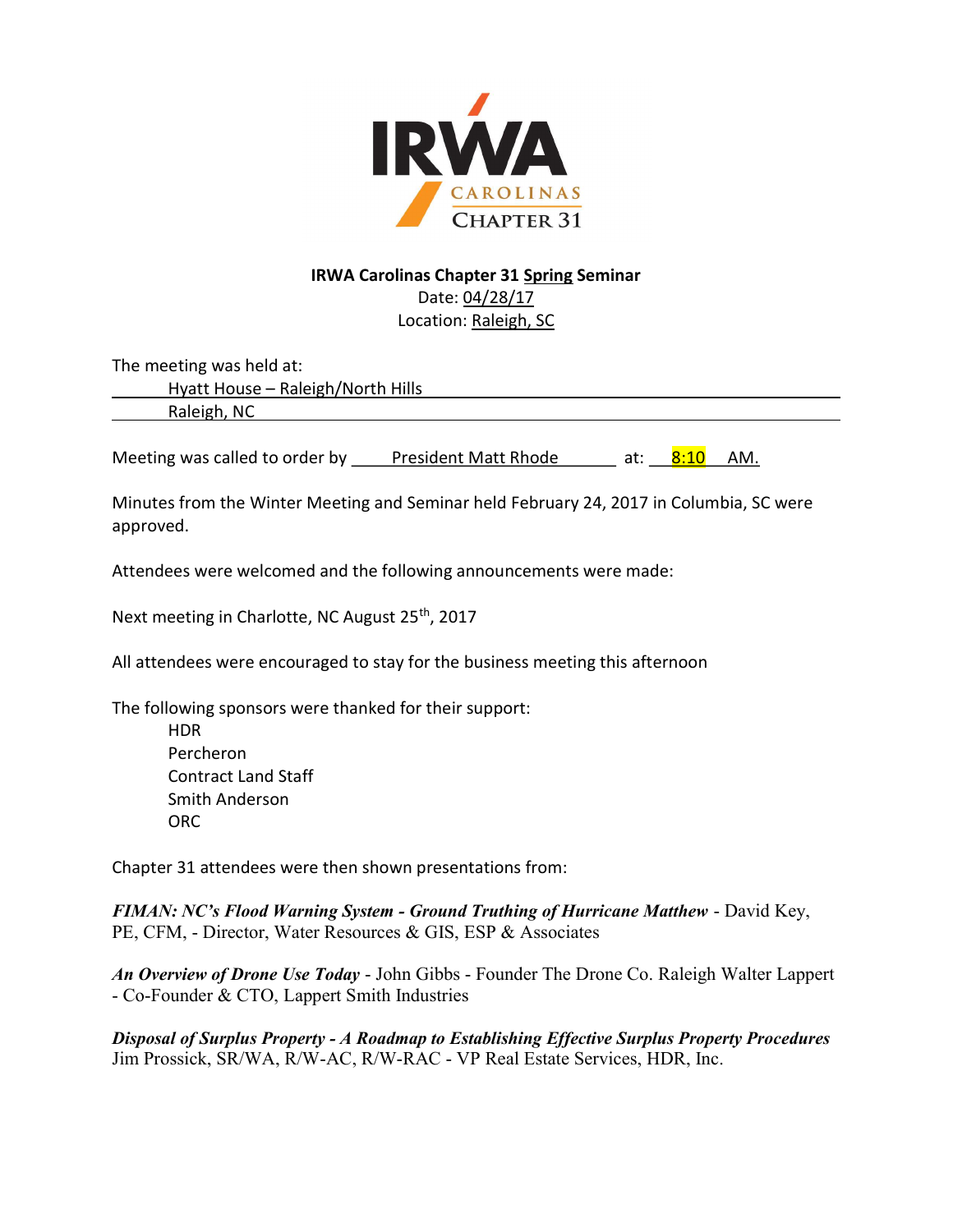## Online Marketing for Disposal of Surplus Property

Hannah Bromberger - Asset Manager, City of Charlotte Tim O'Brien, SR/WA - Asset Manager, City of Charlotte

The group broke for Lunch at \_\_\_\_\_\_ 12:15pm

The Chapter 31 business meeting began at 1:15 pm.

President Jason Bloch called the Leadership roll.

Board Members Present – See Leadership Roll Call Sheet Board Members Absent – See Leadership Roll Call Sheet Advisory Council Present – See Leadership Roll Call Sheet

The minutes from the Winter Seminar held February 24, 2017 in Columbia, SC were presented as shown in the Winter newsletter. A motion was made by Tim Huie to accept the Minutes as presented. Motion was seconded by Julie McDonald and the motion was approved.

A motion was made by \_\_\_\_\_\_Tim Huie \_\_\_\_\_\_ to approve \_\_\_4 \_\_\_\_\_\_ hours of Recertification Credit for today's seminar. Motion was seconded by Julie McDonald and the motion was approved.

Treasurer's Report – see website for details.

Treasurer Anthony Alderman presented the Treasurer's report.

Motion to approve financial report made by Tim Huie Seconded by Julie McDonald . Motion approved.

Motion to approve Bonnie going to Alaska conference made by Anthony Alderman . Seconded by Jason Bloch

## COMMITTEE REPORTS

Asset Management Report:

Education Report:

C700 - Introduction to Property/Asset Management (2 days Wed & Thurs) Instructor: Bill Christian, SR/WA - Well attended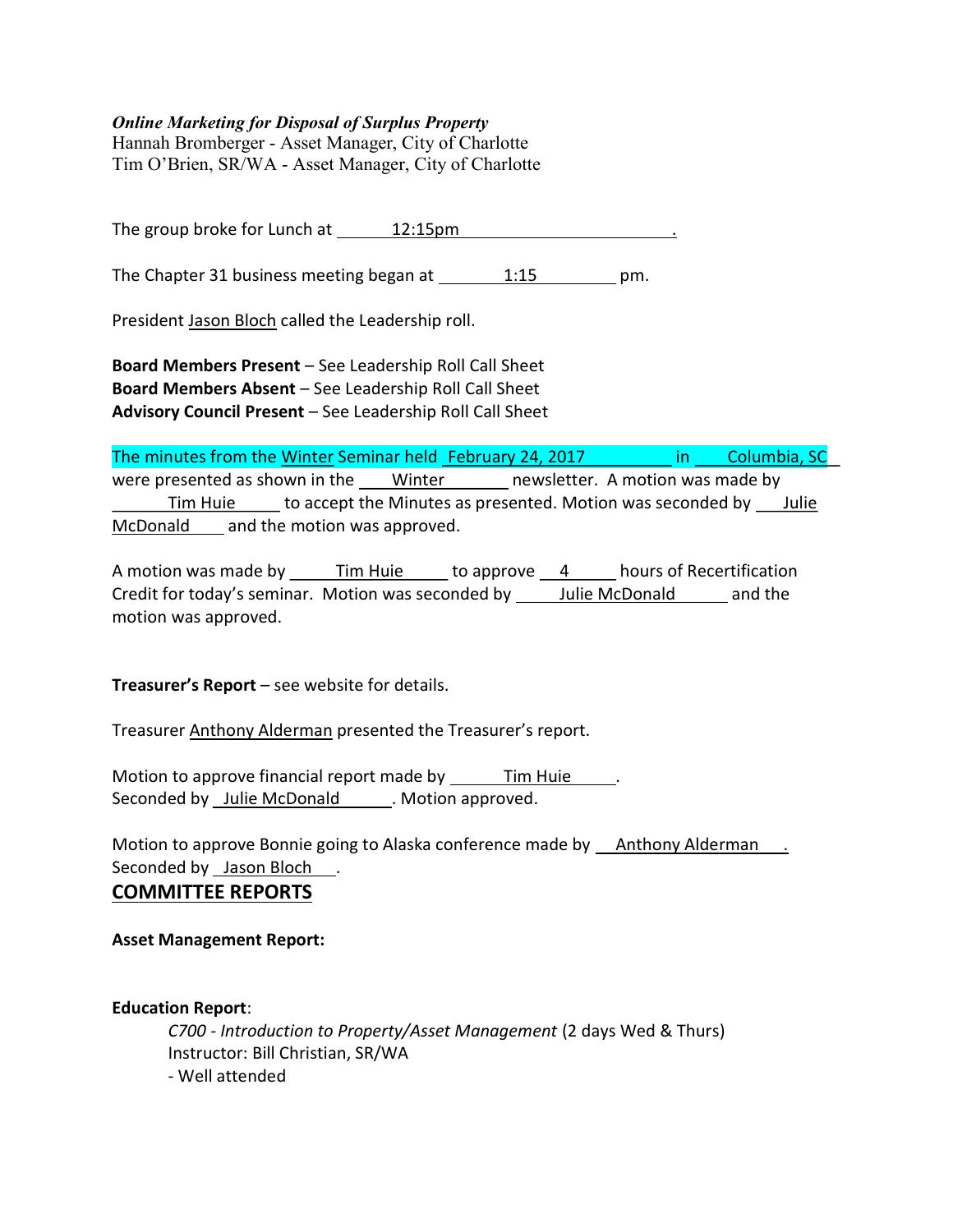### PDC Report: Steve Chastain Activities log over last 3 months

Environmental Report:

### Membership Report:

### Newsletter Report:

Submissions due by: **July 19, 2017** Advertisements due by: 100 July 12, 2017 Money for advertisements due by: \_\_\_\_\_\_ July 19, 2017 New newsletter chairperson: Laura Stoddart, lstoddart@nxnwconsulting.com - Newsletter needs to come out 30 days before meeting. Need information 2 weeks before then.

Pipeline Report: No report

Relocation Report:

Survey Report:

Transportation Report: Plannning an online survey

Utilities Report:

Valuation Report: - No report.

Wireless Report: No report

#### Audit Report:

Webmaster Report: Showed the mockup of the website. Everyone liked it. Want more pictures from across the state.

## Nomination Committee: